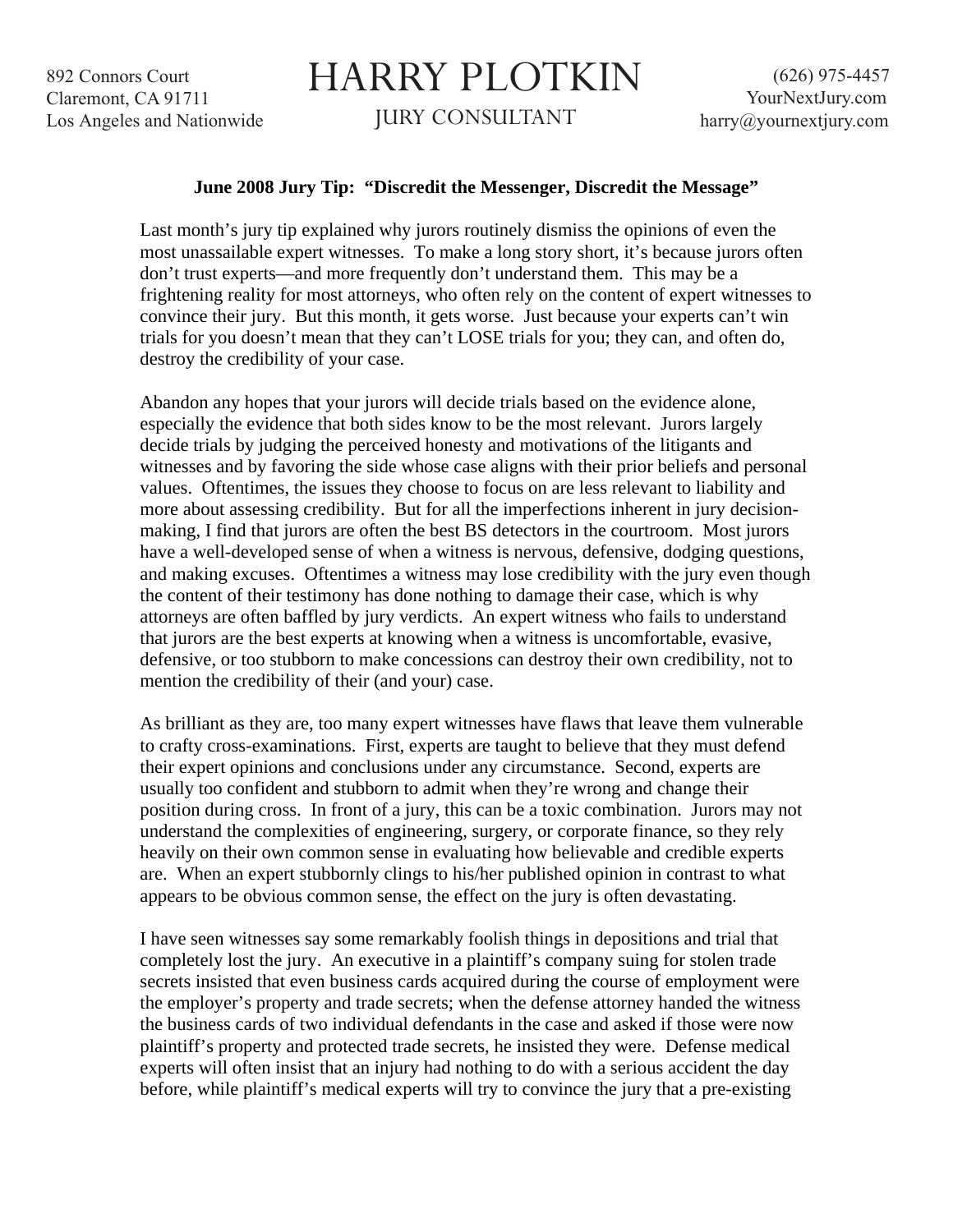condition had nothing to do with a nearly-identical condition a few years later. I've seen real estate appraisers in commercial and eminent domain trials insist that properties were worth far more than prices that didn't produce buyers, and in other cases worth far less than what a buyer actually paid. No matter how well reasoned and grounded in evidence, many expert witnesses take positions at odds with common sense, and common sense is usually the only tool available to jurors.

Because you understand the case, you may not see an expert appearing foolish as fatal, especially if the subject matter has little to do with the relevant issues in the case. But to a juror, how can they trust and believe someone whose agenda is so biased that they refuse to think or answer rationally? Jurors have no choice but to brand that witness as ignorant, foolish, or dishonest, and if the witness can be so obviously wrong on one issue, how can he/she be trusted on any other material issue?

Before every trial, spend some time un-training your expert witnesses. Many are wonderful with juries and can think on their feet, but many others need to be trained that jurors put more stock in their confidence, willingness to answer, ability to make sense, and credibility than the content of their opinion and testimony. Convince them that they NEED to come across as open, comfortable, and helpful during cross examination. Convince them to concede points to opposing counsel at times if asked to choose between an opinion and common sense, but to politely point out that counsel has misunderstood the expert's message and to clarify it for them in a way that makes common sense. In a patent case, for example, let your experts know it is better to concede that two competing products are identical in many ways, but that the ways they were developed and the ways they work are very different, than to stubbornly insist that the products are totally different when the jurors see little but similarities. Remind your experts that each of them has a simple, valuable message that, for better or worse, the jurors can't distinguish from the messenger. Convince your experts that their easiest job is to deliver their message and that their most important job is to maintain their credibility.

The silver lining, of course, is that you have the opportunity to destroy your opposing counsel's case by discrediting your opposing experts. Regardless of an expert's message, jurors will discredit the expert and discard the message if you can get the expert to sweat. Asking challenging, unexpected questions that make an opposing expert hesitate or appear flustered is incredibly effective—jurors don't like it when experts lose confidence or take too much time to answer.

Many experts believe that the antidote to drowning in flop sweat is to calmly divert questions and look for reasons to avoid answering them. Many are expert at effortlessly dodging questions, insisting that "I wasn't asked to look into that" or simply repeating their conclusions. Make sure that your jurors notice when an expert is skillfully dodging questions—most jurors don't notice at first, but they react negatively when they realize that an expert won't answer a simple question, so make your question simple enough that your jurors believe even THEY could answer it. When a highly-credentialed expert claims he/she can't, the jurors take notice.